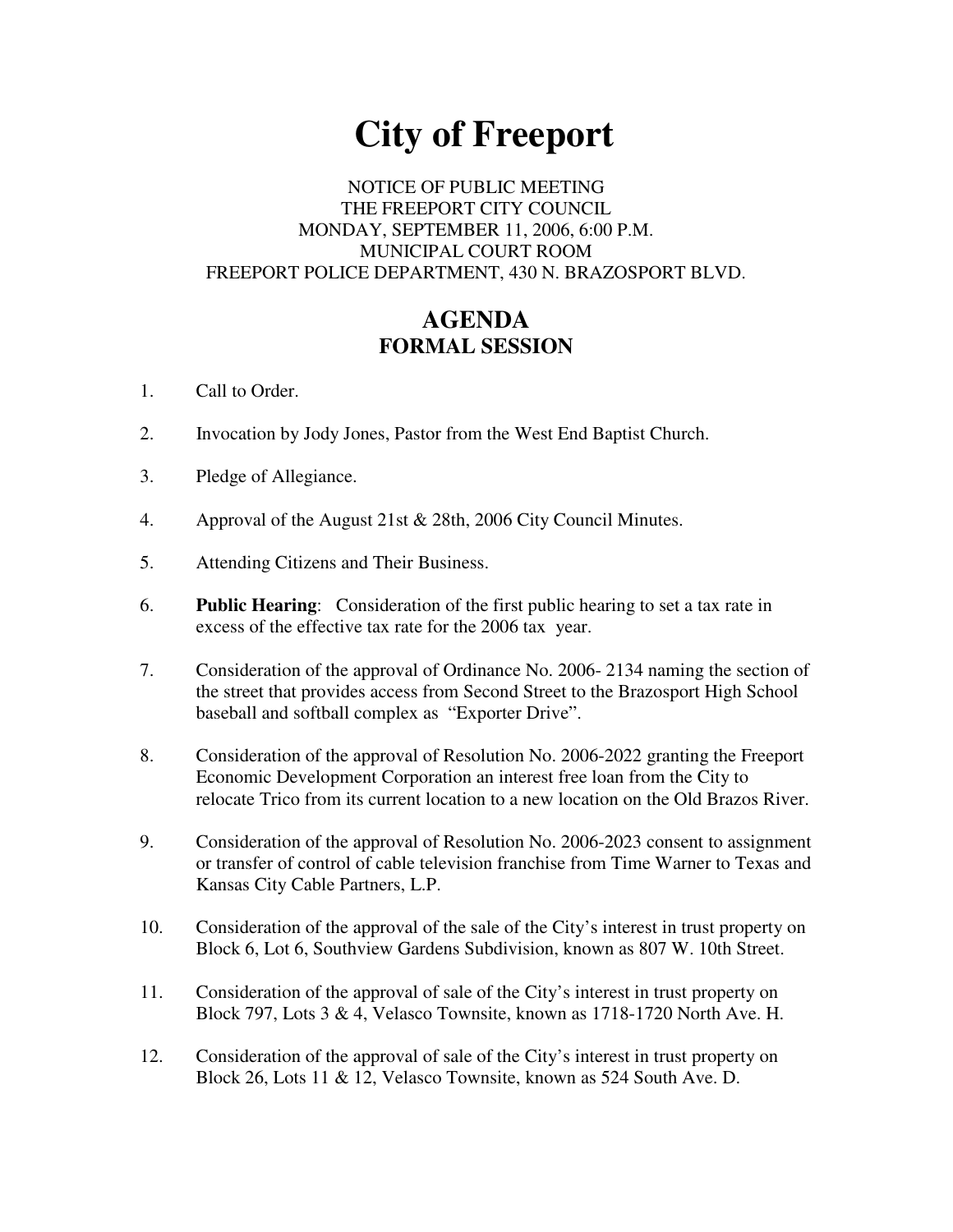- 13. Consideration of the approval of signing a replat of Lot l, a portion of Tract 190, BCIC 7, and a portion of tract 50, BCIC 10, as recorded 2005036910 Brazoria County Official Records, F.J. Calvit League, Abstract 51, approved by the Planning Commission on August 28, 2006.
- 14. Consideration of the approval of calling a Joint Public Hearing with the Planning Commission to consider amending Section 155.999 of the Code of Ordinance to conform to Section 10.99 of said code; and changing the zoning classification of all of the land lying between the Mystery Harbor Subdivision and the Velasco Memorial Bridge and between the Old Brazos River and Mystery Harbor Lane and Front Street, from its present classification of R-2 to a new classification of W-1R.
- 15. Consideration of the approval of setting a bid date for the deck and fountain project at River Place.
- 16. Consideration of the approval of an Interlocal Cooperation Agreement between Brazosport Independent School District and the City of Freeport, Police Department to provide an additional school resource officers.

### Elected Official Report

### **Work Session**

# Administration Report

A. Discussion concerning annexation along the Intercoastal Waterway North of Bridge Harbor.

#### **Executive Session**

- A. Section 551.071 Government Code Consultation with City Attorney concerning pending or contemplated litigation settlement offers or other matter in which his duty to the City Council under the Texas Disciplinary Rules of Professional Conduct of the State Bar of Texas clearly conflicts with Chapter 551, Government Code, to wit:
	- (l) Marina
- B. Section 551.074, Government Code

Deliberations concerning the appointment, employment, evaluation, reassignment, duties, discipline or dismissal of a public officer or employee or to hear a complaint or charge against an officer or employee, to wit;

(1) City Manager